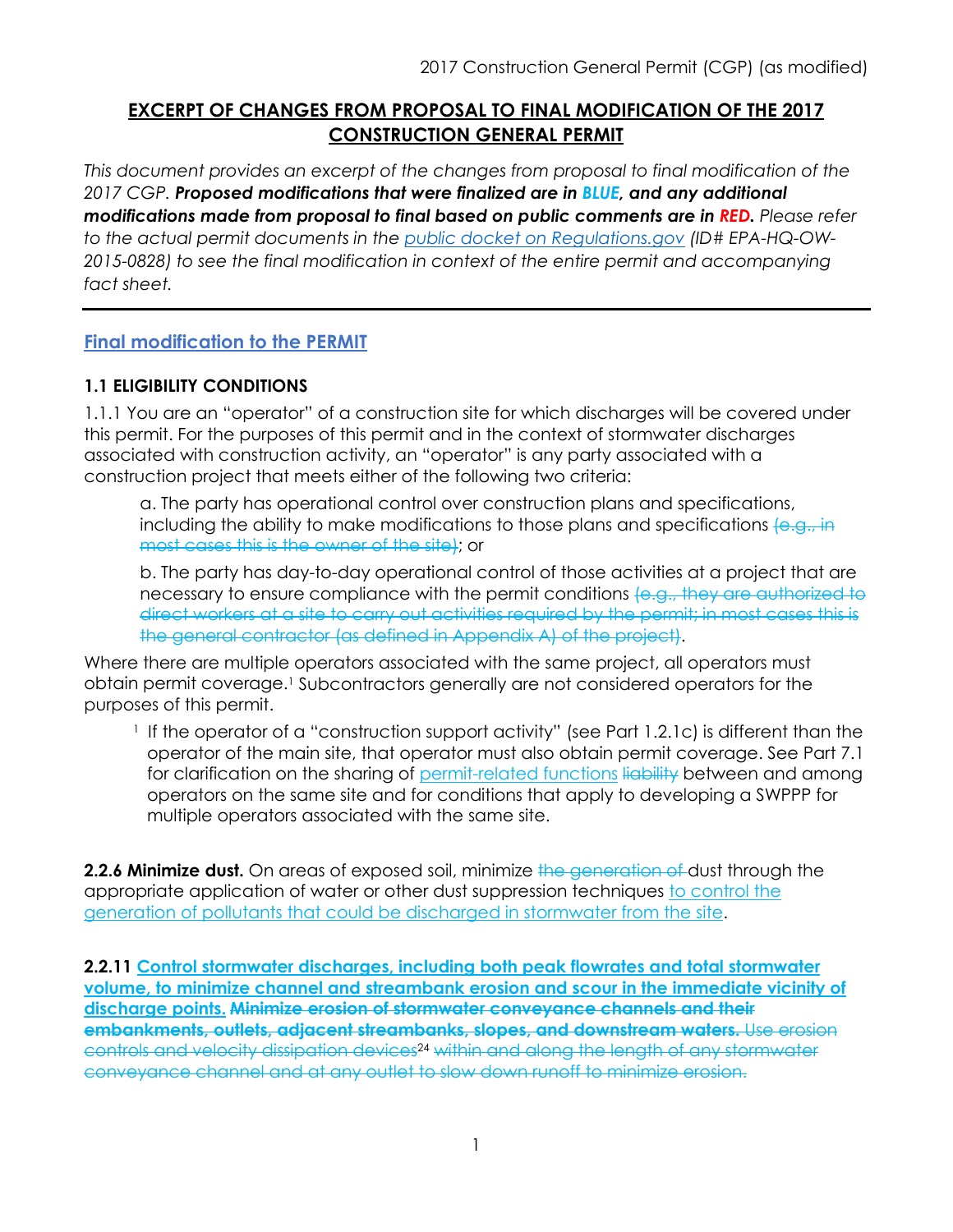<sup>24</sup> Examples of control measures that can be used to comply with this requirement include the use of erosion controls and/or velocity dissipation devices include (e.g., check dams, sediment traps), within and along the length of a stormwater conveyance and at the outfall to slow down runoff. **riprap, and grouted riprap at outlets.** 

#### **2.3.3 For storage, handling, and disposal of building products, materials, and wastes:**

a. For building materials and building products<sup>39</sup>, provide either (1) cover (e.g., plastic sheeting, temporary roofs) to minimize the exposure of these products to precipitation and to stormwater, or (2) a similarly effective means designed to minimize the discharge of pollutants from these areas.

Minimization of exposure is not required in cases where the exposure to precipitation and to stormwater will not result in a discharge of pollutants, or where exposure of a specific material or product poses little risk of stormwater contamination (such as final products and materials intended for outdoor use).

39 Examples of building materials and building products typically present at construction sites include, asphalt sealants, copper flashing, roofing materials, adhesives, concrete admixtures, and gravel and mulch stockpiles.

# **7.1 GENERAL REQUIREMENTS FOR STORMWATER POLLUTION PREVENTION PLAN (SWPPP)**

All operators associated with a construction site under this permit must develop a SWPPP consistent with the requirements in Part 7 prior to their submittal of the NOI.52, 53 The SWPPP must be kept up-to-date throughout coverage under this permit.

52 The SWPPP does not establish the effluent limits and other permit terms and conditions that apply to your site's discharges; these limits, terms, and conditions are established in this permit in Parts 2 and 3.

53 You have the option of developing a group SWPPP where you are one of several operators at your site. For instance, if both the owner and the general contractor of the construction site are operators and thus are both required to obtain a permit, the owner may be the party responsible for SWPPP development, and the general contractor (or any other operator at the site) can choose to use this same SWPPP, as long as the SWPPP addresses the general contractor's (or other operator's) scope of construction work and functions to be performed under the SWPPP.

Where there are multiple operators associated with the same site through a common plan of development or sale, they may develop a group SWPPP instead of multiple individual SWPPPs. Regardless of whether there is a group SWPPP or several multiple individual SWPPPs, all each operators would be jointly and severally liable is responsible for compliance with the permit's terms and conditions, notwithstanding how the SWPPP(s) may divide each operator's responsibilities. In other words, if Operator A relies on Operator B to satisfy its permit obligations, Operator A does not have to duplicate those permit-related functions if Operator B is implementing them for both operators to be in compliance with the permit. However, Operator A remains responsible for permit compliance if Operator B fails to implement any measures necessary for Operator A to comply with the permit. operators may assign to themselves various permit-related functions under the SWPPP provided that each SWPPP, or a group SWPPP, documents which operator will perform each function under the SWPPP. However, dividing the functions to be performed under each SWPPP, or a single group SWPPP, does not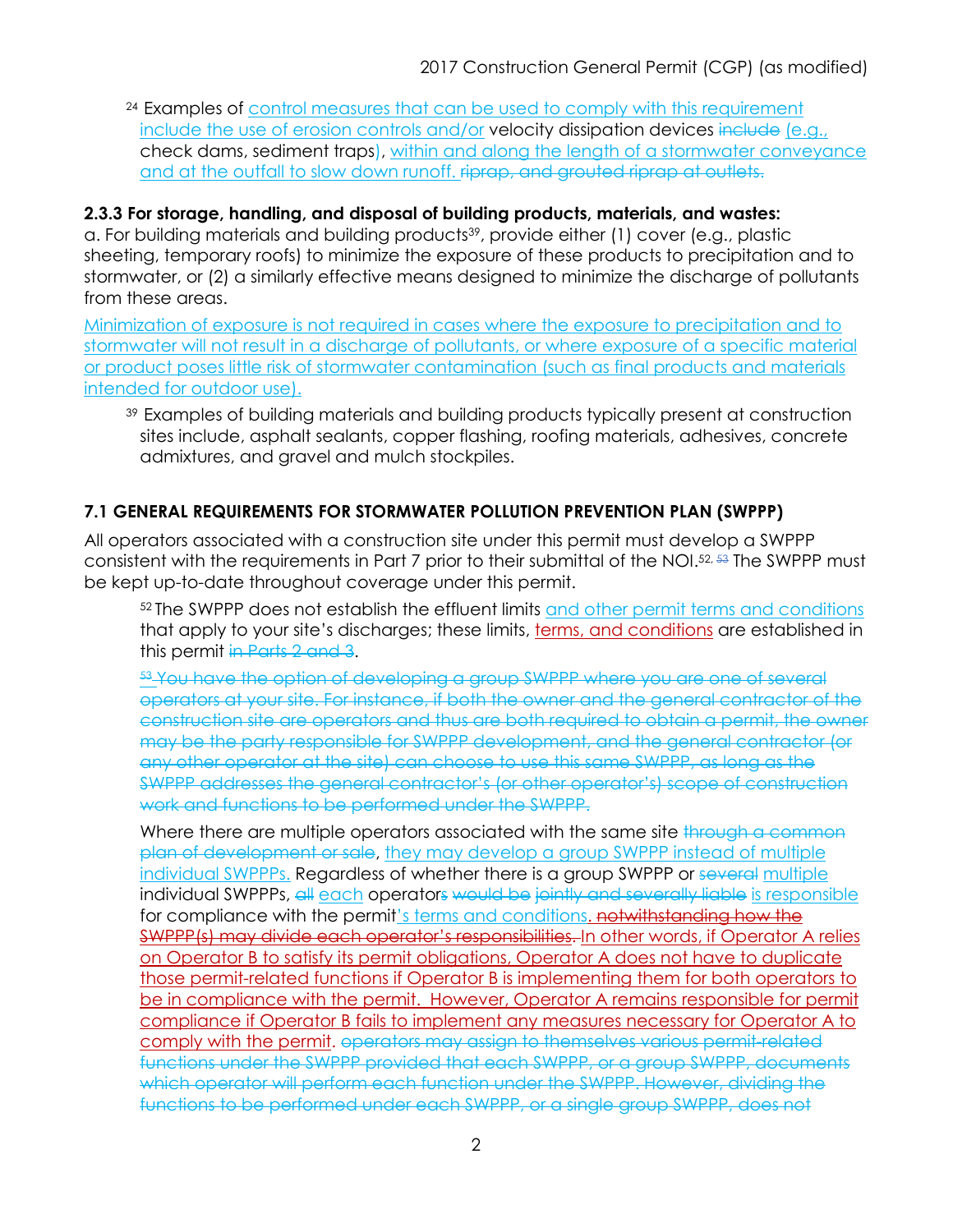relieve an individual operator from liability for complying with the permit should another operator fail to implement any measures that are necessary for that individual operator to comply with the permit, e.g., the installation and maintenance of any shared controls.

In addition, all operators must ensure, either directly or through coordination with other operators, that their activities do not cause a violation and/or render compromise any other operators' controls and/or any shared controls ineffective. All operators who rely on a shared control to comply with the permit are jointly and severally liable for violations of the permit resulting from the failure to properly install, operate and/or maintain the shared control.

## **Final modification to the APPENDICES**

#### **Appendix A: Definitions**

"Operator" – for the purposes of this permit and in the context of stormwater discharges associated with construction activity, any party associated with a construction project that meets either of the following two criteria:

- 1. The party has operational control over construction plans and specifications, including the ability to make modifications to those plans and specifications (e.g. in most cases this is the owner of the site); or
- 2. The party has day-to-day operational control of those activities at a project that are necessary to ensure compliance with the permit conditions (e.g., they are authorized to direct workers at a site to carry out activities required by the permit; in most cases this is the general contractor of the project).

"Shared Control" - for the purposes of this permit, a stormwater control, such as a sediment basin or pond, used by two or more operators that is installed and maintained for the purpose of minimizing and controlling pollutant discharges from a construction site with multiple operators associated with a common plan of development or sale. Any operators that are contributing stormwater from their construction activities to a shared control are considered to rely upon a shared control.

# **Final modification to the FACT SHEET**

### **Section I(2)(b) regarding background on NPDES Permits for Stormwater Discharges Associated With Construction Activity**

*EPA Construction General Permit (CGP).* Since 1992, EPA has issued a series of Construction General Permits (CGPs) that cover areas where EPA is the NPDES permitting authority. At present, EPA is the permitting authority in four states (Idaho, Massachusetts, New Hampshire, and New Mexico, and Idaho, until July 1, 2021, which is the date Idaho becomes authorized to implement the NPDES Stormwater program), the District of Columbia, Puerto Rico and all other U.S. territories with the exception of the Virgin Islands, construction projects undertaken by Federal Operators in four states (Colorado, Delaware, Vermont, and Washington), most Indian Country lands and a couple of other specifically designated activities in specific states (*e.g., oil and gas activities in Texas and Oklahoma).* See Appendix B for a complete list of areas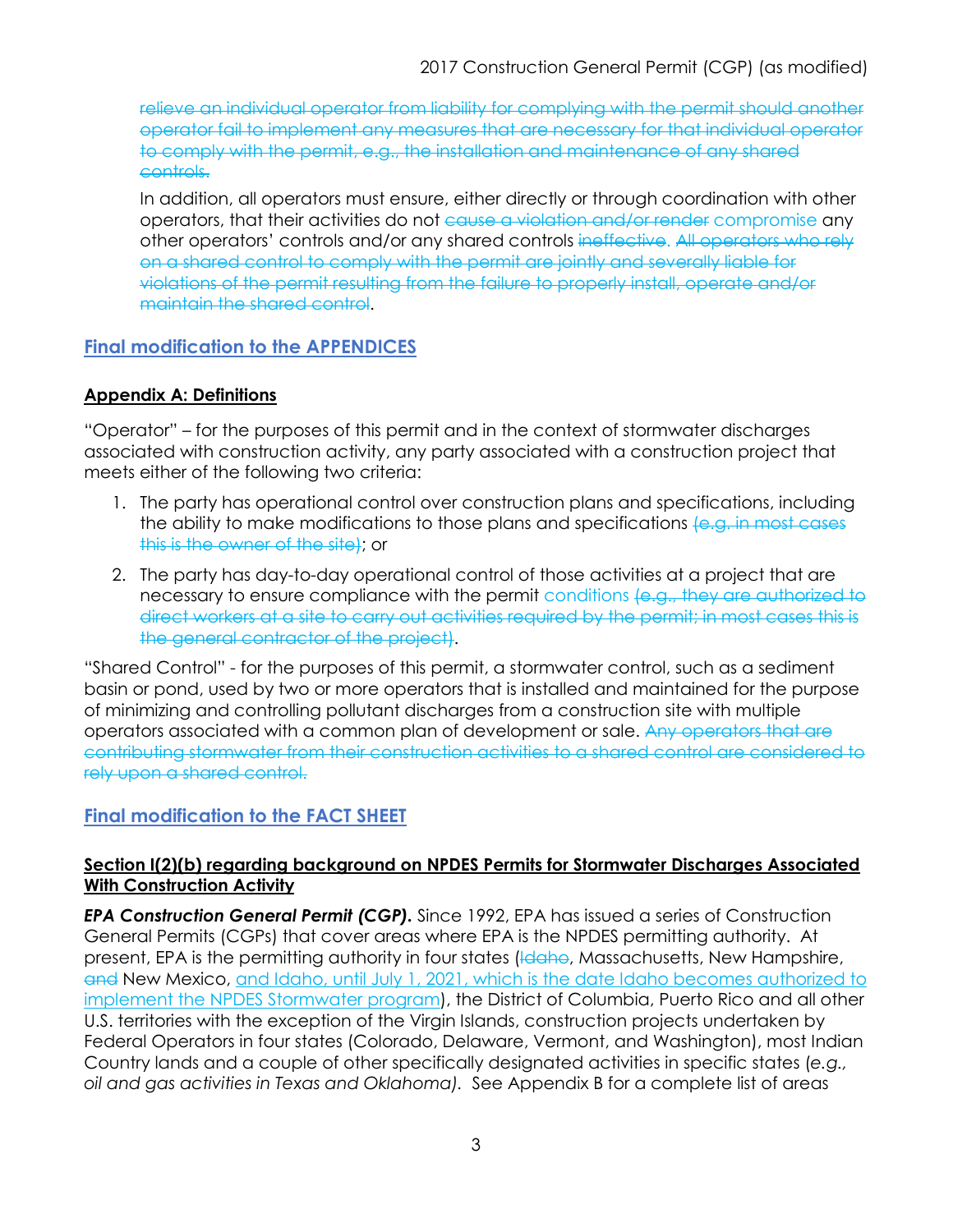covered by EPA's CGP. The 2012 CGP became effective on February 16, 2012 (see 77 FR 12286), and expires at midnight on February 16, 2017. The 2017 CGP replaces the 2012 CGP.

### **Section IV regarding Geographic Coverage of Permit**

This permit makes available coverage for stormwater discharges associated with construction activities that occur in areas not covered by an approved state NPDES program. The areas of geographic coverage of this permit are listed in Appendix B, and include the states of <del>Idaho,</del> Massachusetts, New Hampshire, and New Mexico, and Idaho, until July 1, 2021, which is the date Idaho becomes authorized to implement the NPDES Stormwater program, as well as most Indian Country lands, and construction projects undertaken by Federal Operators in selected states. Permit coverage is also available in the District of Columbia, Puerto Rico, and all other U.S. territories with the exception of the Virgin Islands.

### **Regarding Part 1.1.1**

The definition of "operator" in Part 1.1.1 above is consistent with the 2012 CGP. The Any party associated with a construction site that meets the first part of the definition of "operator" (i.e., *the party has operational control over construction plans and specifications, including the*  ability to make modifications to those plans and specifications) in most cases will be the owner of the site. The party that meets or the second part of the definition of "operator" (*the party has day-to-day operational control of those activities at a project that are necessary to ensure compliance with the permit conditions* (e.g., they are authorized to direct workers at a site to carry out activities required by the permit)) in most cases will be the general contractor of the project must obtain NPDES permit coverage for its stormwater discharges associated with construction activity including clearing, grading, and excavation. EPA clarifies that subcontractors generally do not meet the definition of "operator," and thus are generally not required to obtain permit coverage.

Part 1.1 of the permit also clarifies the requirements with respect to projects with multiple operators. Where there are multiple operators associated with the same project, all operators must obtain permit coverage. Also, if the operator of a "construction support activity" (see Part 1.2.1.c) is different than the operator of the main site, that operator must also obtain permit coverage. For example, if a construction support activity for the project is owned by a separate owner, and if the separate owner meets the definition of "operator", that person must obtain permit coverage for discharges from the site where the support activities are located. However, if the construction support activity is owned or operated by the site operator, then the support activity must be included in the site operator's permit coverage, including any documentation provided in the NOI and SWPPP. Part 1.1 references Part 7.1 for clarification on the sharing of liability permit-related functions between and among operators on the same site and for conditions that apply to developing a SWPPP for multiple operators associated with the same site.

#### **Regarding Part 2.2.11**

Part 2.2.11 implements the C&D rule requirements to "control stormwater volume and velocity to minimize soil erosion in order to minimize pollutant discharges," to "control stormwater discharges… to minimize channel and streambank erosion and scour in the immediate vicinity of discharge points.," to "minimize the amount of soil exposed during construction activity," and to "minimize the disturbance of steep slopes."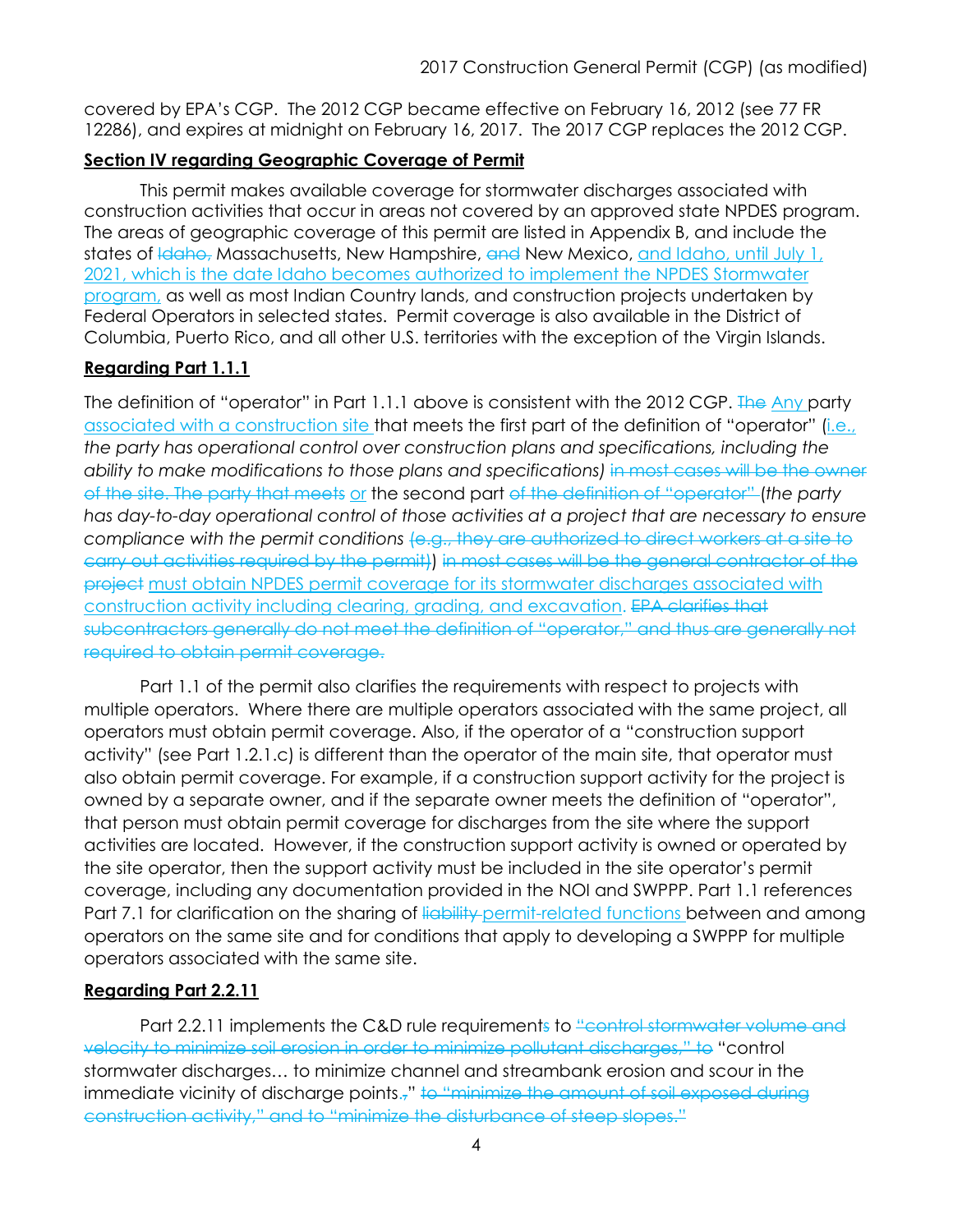Examples of control measures that can be used to comply with this requirement include the use of erosion controls and/or velocity dissipation devices (e.g., check dams, sediment traps), within and along the length of a stormwater conveyance and at the outfall to slow down runoff.

## **Regarding Part 7.1**

The SWPPP is intended to serve as a road map for how the construction operator will comply with the effluent limits and other conditions of this permit. The language in footnote 52 clarifies that the SWPPP does not establish the effluent limits that apply to the construction site's discharges; these limits are established in the permit. EPA emphasizes that while the requirement to develop a SWPPP, to keep it updated, and to include in it all of the required minimum contents consistent with Part 7.2 are enforceable permit requirements, the sitespecific details of these SWPPPs do not establish separately enforceable limits, terms, or conditions of the permit. The fact that the SWPPP is an external tool and not considered to include effluent limits enables the operator to be able to modify and retool its approach during the course of the permit term in order to continually improve how it complies with the permit.

The new language in footnote 532 of the permit notes that one operator may develop a group SWPPP provides that where there are several multiple operators associated with at the same site, they may develop a group SWPPP instead of multiple individual SWPPPs. For instance, if both the owner and the general contractor of the construction site meet the definition of an operator and are required to must-obtain a NPDES permit coverage, either party could develop a group SWPPP that applies to both parties, as long as the SWPPP addresses both parties' permit-related functions the owner may be the party responsible for SWPPP development, and the general contractor (or any other operator at the site) can choose to use this same SWPPP, as long as the SWPPP addresses the general contractor's (or some other operator's) scope of construction work and obligations under this permit. Another example is where there are multiple operators associated with the same site through a common plan of development or sale (such as a housing development) at which a shared control exists. In this scenario, the operators may develop a group SWPPP instead of multiple individual SWPPPs, and divide amongst themselves various permit-related functions provided that each SWPPP, or a group SWPPP, documents which operator will perform each permitrelated function, including those related to the installation and maintenance of the shared control. Regardless of whether there is a group SWPPP or several multiple individual SWPPPs, all operators would be jointly and severally liable are legally responsible for compliance with the permit., notwithstanding how the SWPPP(s) may divide each operator's individual responsibilities. In other words, if Operator A relies on Operator B to satisfy its permit obligations, Operator A does not have to duplicate those permit-related functions if Operator B is implementing them for both operators to be in compliance with the permit. However, Operator A remains responsible for permit compliance if Operator B fails to implement any measures necessary for Operator A to comply with the permit.

Where there are multiple operators associated with the same site through a common plan of development or sale, operators may assign to themselves various permit-related functions under the SWPPP provided that each SWPPP, or a group SWPPP, documents which operator